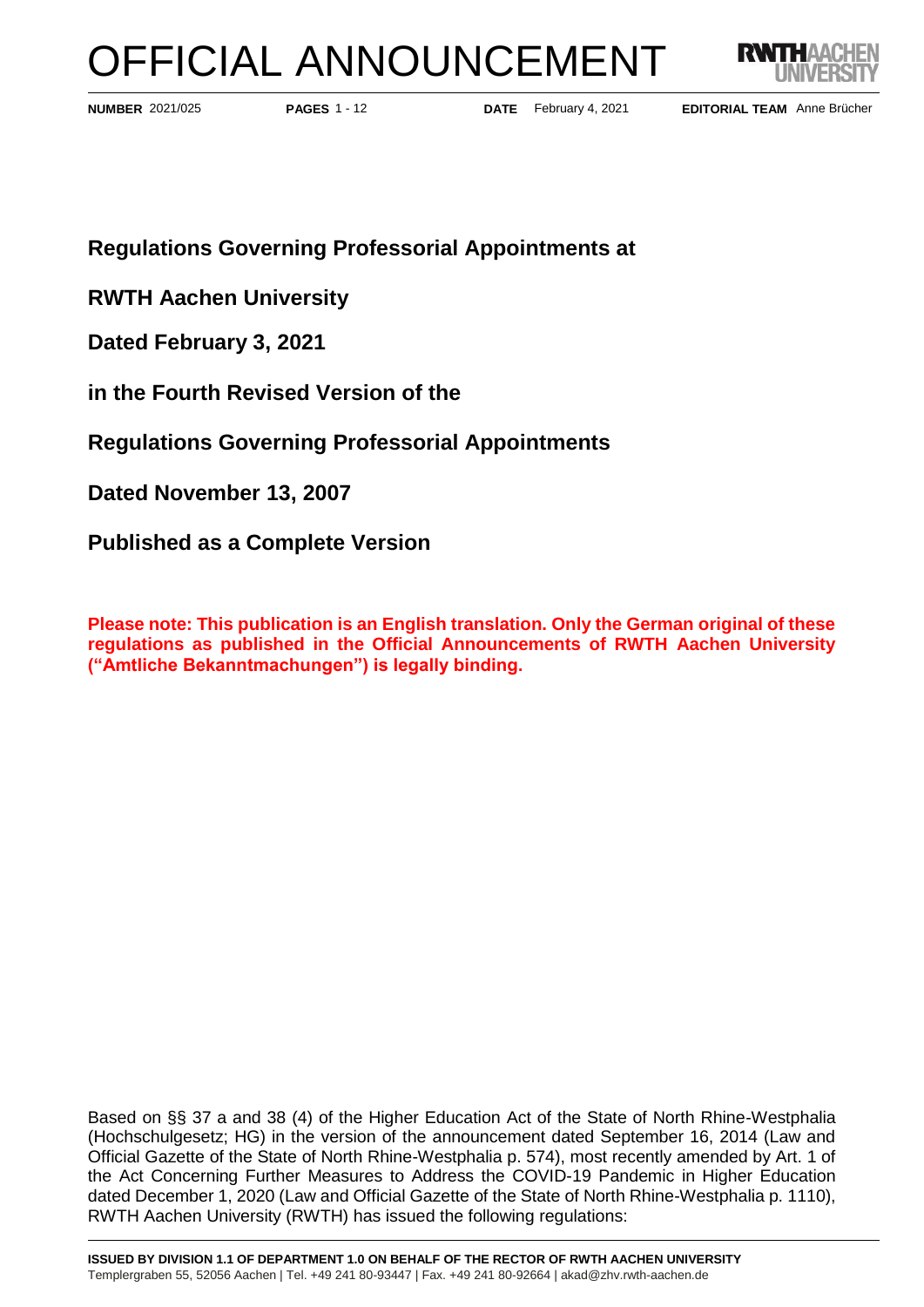## **Contents**

- § 1 Scope of Application
- § 2 Appointment of University Professors
- § 2a Ensuring Equal Opportunities, Gender Quota
- § 3 Job Postings
- § 4 Appointment Officer
- § 5 Appointment Committee
- § 6 Deadlines
- § 7 Composition of the Appointment Committee
- § 8 Joint Appointment Process
- § 9 Principle of Confidentiality
- § 10 Bias
- § 11 Selection Criteria and Recommendation of the Appointment Committee
- § 12 Expert Opinions
- § 13 Creation of the Appointment List
- § 14 Preparation of the Rectorate's Decision
- § 15 Decision on the Appointment List
- § 16 Process Regulations
- § 17 Deviations From Regulations
- § 18 Temporary Professorships, Part-Time Professorships
- § 19 Publication, Entry Into Force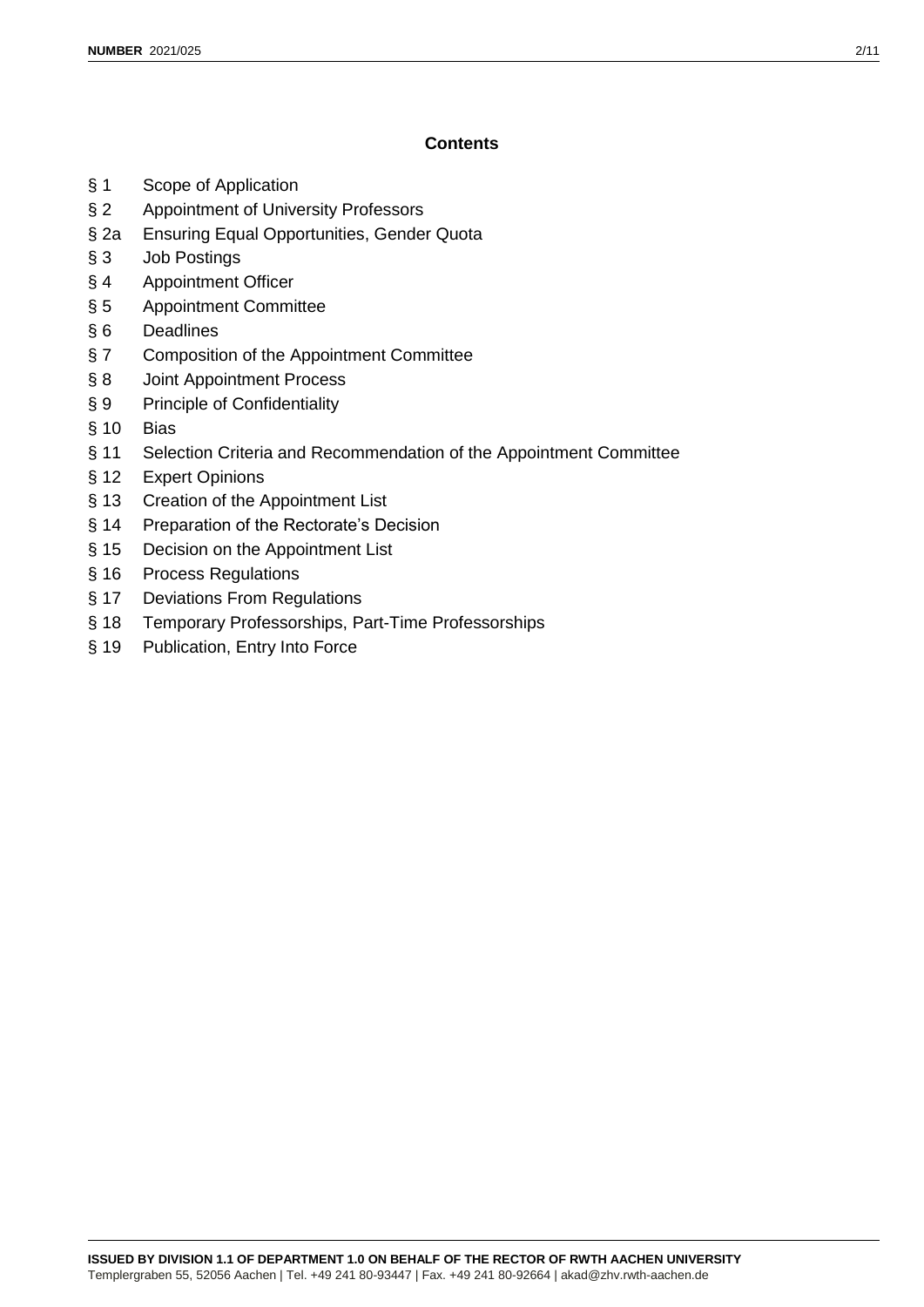## **Preamble**

The appointment of excellent professors in research and teaching serves in the interests of quality assurance and enhancing RWTH's profile. The University specifically aims to further increase its number of international professors and significantly raise its proportion of female professors. Proactive recruitment strategies are also pursued to serve this objective.

#### **§ 1 Scope of Application**

- (1) These regulations govern the process for filling university professor positions based on the Higher Education Act of the State of North Rhine-Westphalia (Hochschulgesetz, HG).
- (2) After coming into force, the Regulations on the Tenure-Track Process governs the filling of university professor positions after successful evaluation for all advertised tenure-track professorships at RWTH.

#### **§ 2 Appointment of University Professors**

- (1) The rector shall appoint university professors upon the respective faculty's recommendation.
- (2) The University shall strive to achieve a ratio of female professors to male professors in the different subject groups that corresponds to the gender quota set by the Rectorate in accordance with §37 a (1) HG.

#### **§ 2a Ensuring Equal Opportunities, Gender Quota**

- (1) In order to determine the gender quota, all subjects of a faculty shall together form one subject group. The Faculty of Georesources and Materials Engineering is an exception to this, as two subject groups are formed there. These groups have been formed:
	- Subject Group 1: Mathematics, Computer Science and Natural Sciences
	- Subject Group 2: Architecture
	- Subject Group 3: Civil Engineering
	- Subject Group 4: Mechanical Engineering
	- Subject Group 5: 5.1 Materials Science and Engineering; Mineral Resources and Raw Materials Engineering
		- 5.2 Earth Sciences and Geography
	- Subject Group 6: Electrical Engineering and Information Technology
	- Subject Group 7: Faculty of Arts and Humanities
	- Subject Group 8: Business and Economics
	- Subject Group 9: Medicine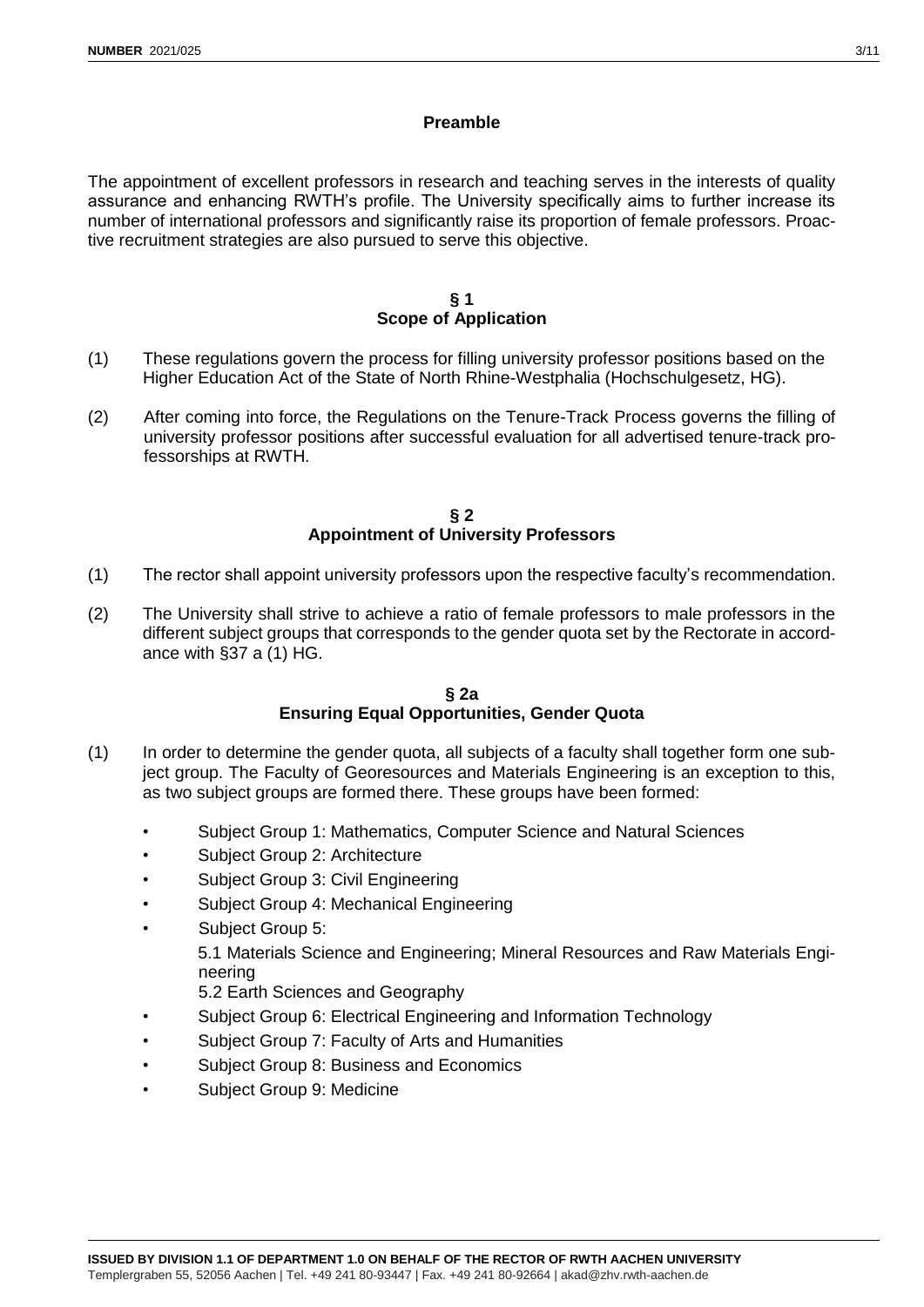- (2) The initial total for the gender quota shall be determined in consultation with the deans and with the participation of the equal opportunity officers, taking particular account of the different qualification paths in the individual subjects.
- (3) The Rectorate shall set the gender quota for a period of three years by Rectorate resolution in consultation with the deans and with the participation of the equal opportunity officers. This resolution will be published in the official announcements of RWTH.

#### **§ 3 Job Postings**

- (1) According to § 38 (1), Sentence 1 HG, the positions for university professors are to be publicly advertised via the Rectorate upon recommendation of the respective faculty. Exceptions to this posting obligation exist, as stipulated in § 38 HG.
- (2) The text of the posting has to include the following details:
	- 1. the scope of the duties and the requirements for candidates (§ 36 HG),
	- 2. the intended pay scale and assignment,
	- 3. the start date of the appointment,
	- 4. a list of the documents to be submitted by candidates, particularly proof of achievements in teaching,
	- 5. the instruction that applications should be addressed to the dean,
	- 6. the mention of the application deadline the application period should span at least four weeks,
	- 7. a note that applications from people with disabilities are welcome, and
	- 8. a disclaimer that female candidates are given preference if they are equally suitable, competent, and professionally qualified, unless a fellow candidate is preferred for a specific reason, and
	- 9. part-time work can be made possible if requested.
- (3) In addition, the posting text must be worded in such a way that both male and female candidates are addressed equally and candidates from outside Germany are encouraged to apply.
- (4) The advertisement must be published in German and/or international periodicals and electronic media in order to reach as many potential candidates in Germany and in other countries as possible.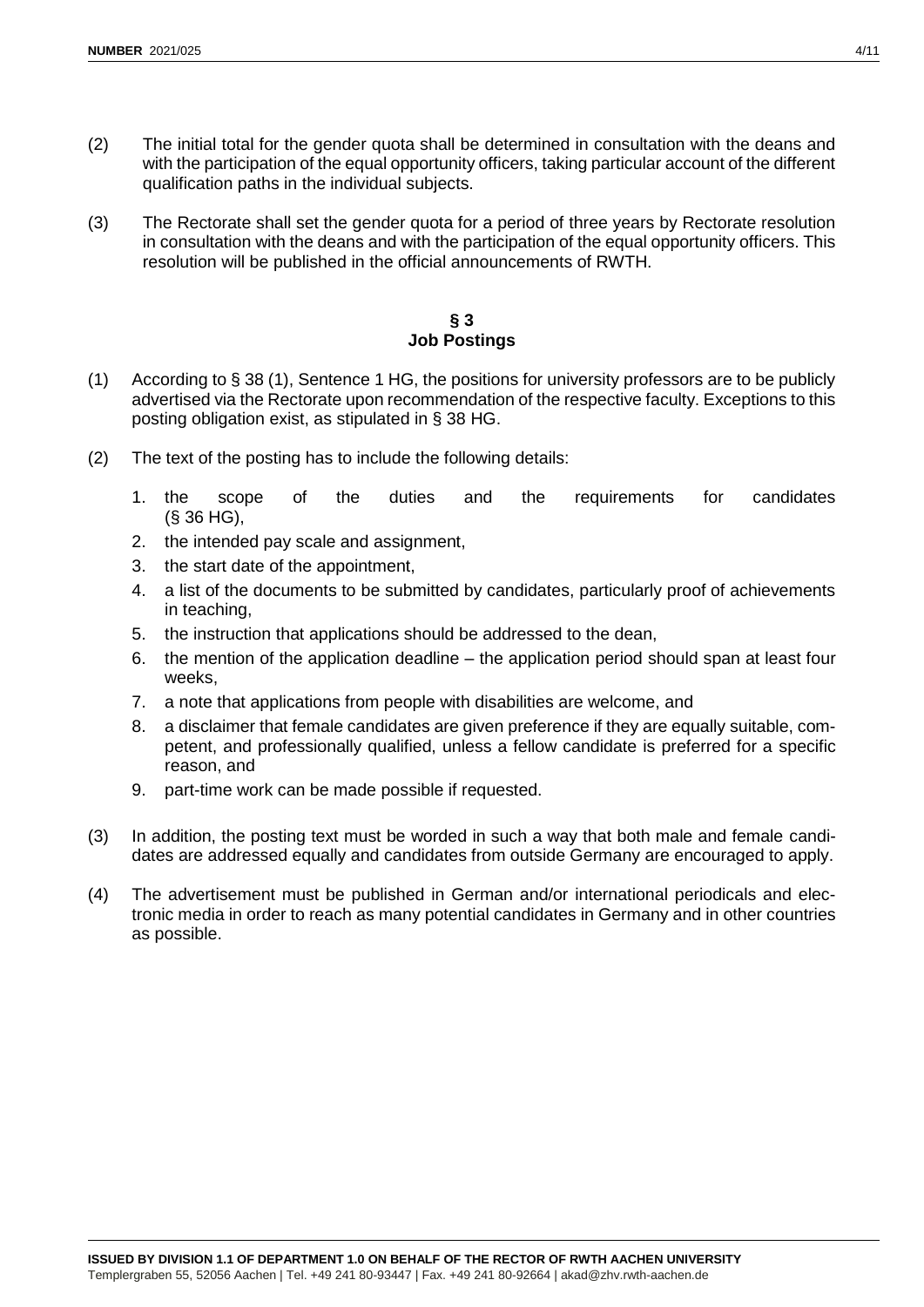## **§ 4 Appointment Officer**

- (1) The appointment officer supports University management in its central responsibility for the entire appointment process. In particular, the officer shall ensure that the plans for the University's strategic development are taken into account in the appointment committee's decision based on the strategic orientation previously agreed upon by the Rectorate and the respective faculty, as well as the criteria established in the appointment and in the posting. They shall ensure that the process remains competitive, is transparent, and that candidates are informed of the progress of the process.
- (2) The Rectorate appoints the officer and their representatives.
- (3) The appointment officer is entitled to participate in the meetings of the appointment committee in an advisory role. They may view all the documents relating to the process.
- (4) The officer shall receive administrative support from the Central University Administration.

## **§ 5 Appointment Committee**

- (1) In order to carry out the appointment process and to prepare a recommendation for the Faculty Council, the latter shall establish an appointment committee and elect its members as well as the chairperson of the appointment committee. The chairperson shall be a professor who is a civil servant for life or who is in a permanent employment relationship. This does not apply if the position to be filled is a non-tenure track W1 professor appointment. A substitute for the chairperson is to be elected from among the voting professors on the appointment committee.
- (2) The appointment officer and the Faculty/appointment committee can discuss strategies for how suitable candidates, in particular female scholars, in Germany and other countries, can already be encouraged to apply for the position before the posting is even published (proactive search). On behalf of the appointment committee, the chairperson or a commissioned person can personally address promising candidates and invite them to submit an application. The candidates who are approached are to be invited to hold a trial lecture if they apply.

#### **§ 6 Deadlines**

- (1) The appointment process should be initiated in good time and carried out as quickly as possible.
- (2) If a position becomes vacant because the jobholder reaches retirement age, the reassignment process should be initiated at least two and a half years in advance. The position should be advertised early enough that the appointment proposal can be submitted to the Rectorate nine months before the vacancy arises.
- (3) If a position is to be (re)filled for other reasons, the appointment recommendation must be submitted within eight months of the establishment or assignment of the position.
- (4) The period between the application deadline and the personal interviews of the short-listed candidates must not exceed three months.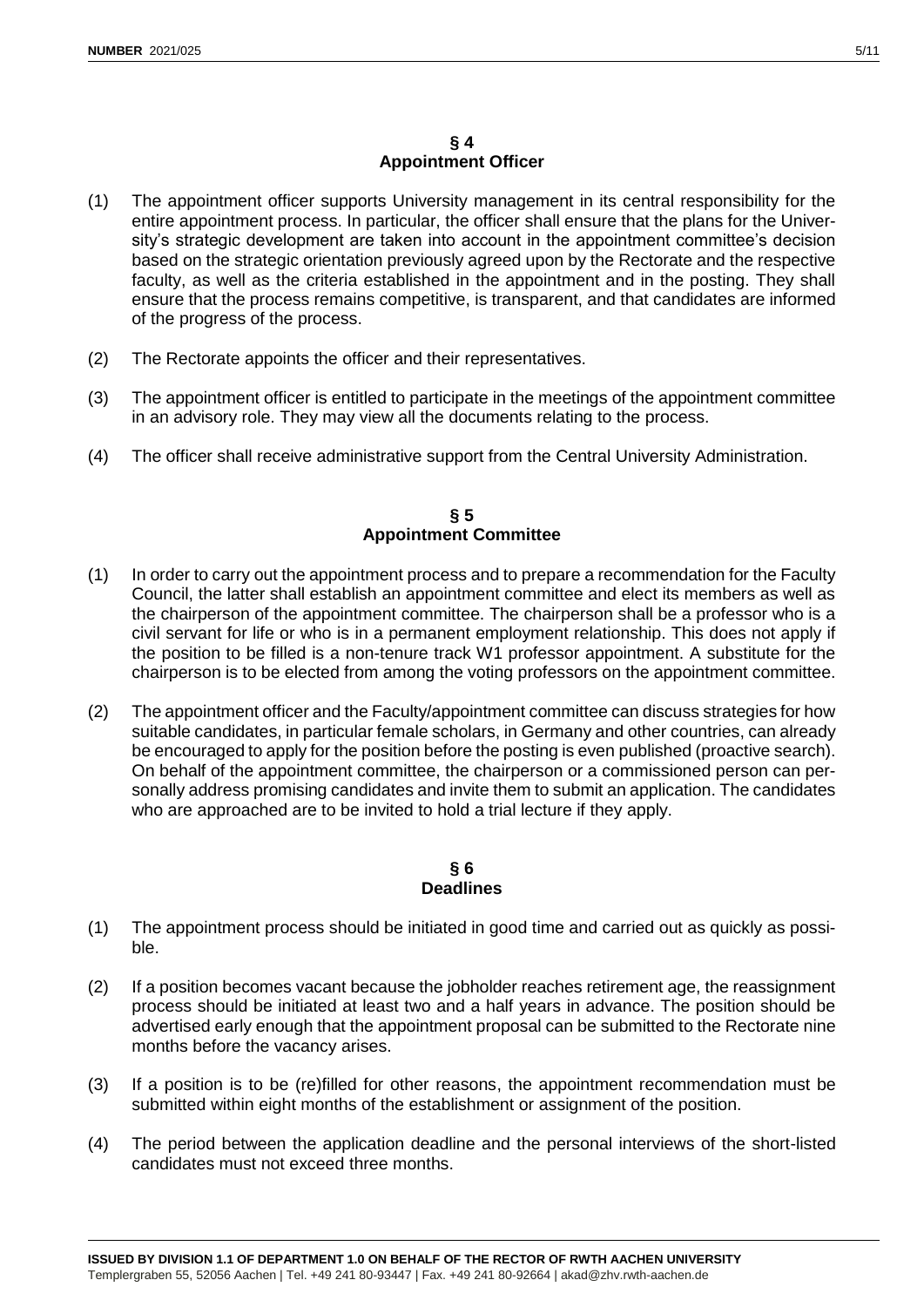Candidates must be informed about the progress of the process using the Central University Administration's Appointment Monitor.

(5) If the deadlines specified in Paragraphs 2 and 3 are well exceeded without justifiable reasons, the Rectorate may reassign the professorship. The Faculty must, however, first be consulted.

#### **§ 7 Composition of the Appointment Committee**

(1) The appointment committee includes members of RWTH from the groups of university professors, academic staff, and students at a ratio of 3:1:1.

Each appointment committee should feature at least one university professor who is a member with voting rights at another university, preferably outside Germany, or be a researcher or expert in their respective field.

The university professors must have the majority of votes in the committee. The appointment committee must be formed of equal proportions of members. An unequally proportioned appointment committee is only permissible in justifiable exceptional circumstances according to § 11c of the HG. Efforts to ensure gender equality on the committee as well as the reasons for any deviations from the provisions are to be recorded on an individual basis.

If an individual is excessively called upon to participate in several different appointment committees due to this quota rule, the Faculty may reasonably relieve them of some of their duties.

At the request of the Faculty Council's representative of employees in technology and administration, at least one of the employees from this area must participate as an advisory member. Employees in technology and administration are non-voting members with the right to speak and submit motions.

If, during the process, it becomes apparent that internal candidates are to be selected for a trial lecture, both the dean of the appointing faculty and the appointment officer are to be included in the committee as advisory members.

- (2) It is not permissible to be a member of the appointment committee if the position in question is the person's own.
- (3) The equal opportunities officer, the relevant Faculty representative, and the representative for staff with disabilities are entitled to participate in the appointment committee meetings as nonvoting members with the right to speak and apply. They have to be invited and informed of the process like all other members.
- (4) The other RWTH faculties are each entitled to send two representatives as non-voting members with the right to speak and apply to the appointment committee. The faculty in charge of the process may also send more representatives if they wish. They must be duly informed of their role in the committee. The representatives must indicate their representatives in accordance with the rules established in the relevant faculty regulation. The number of representatives of the other faculties may not exceed the number of members entitled to vote in the appointment committee.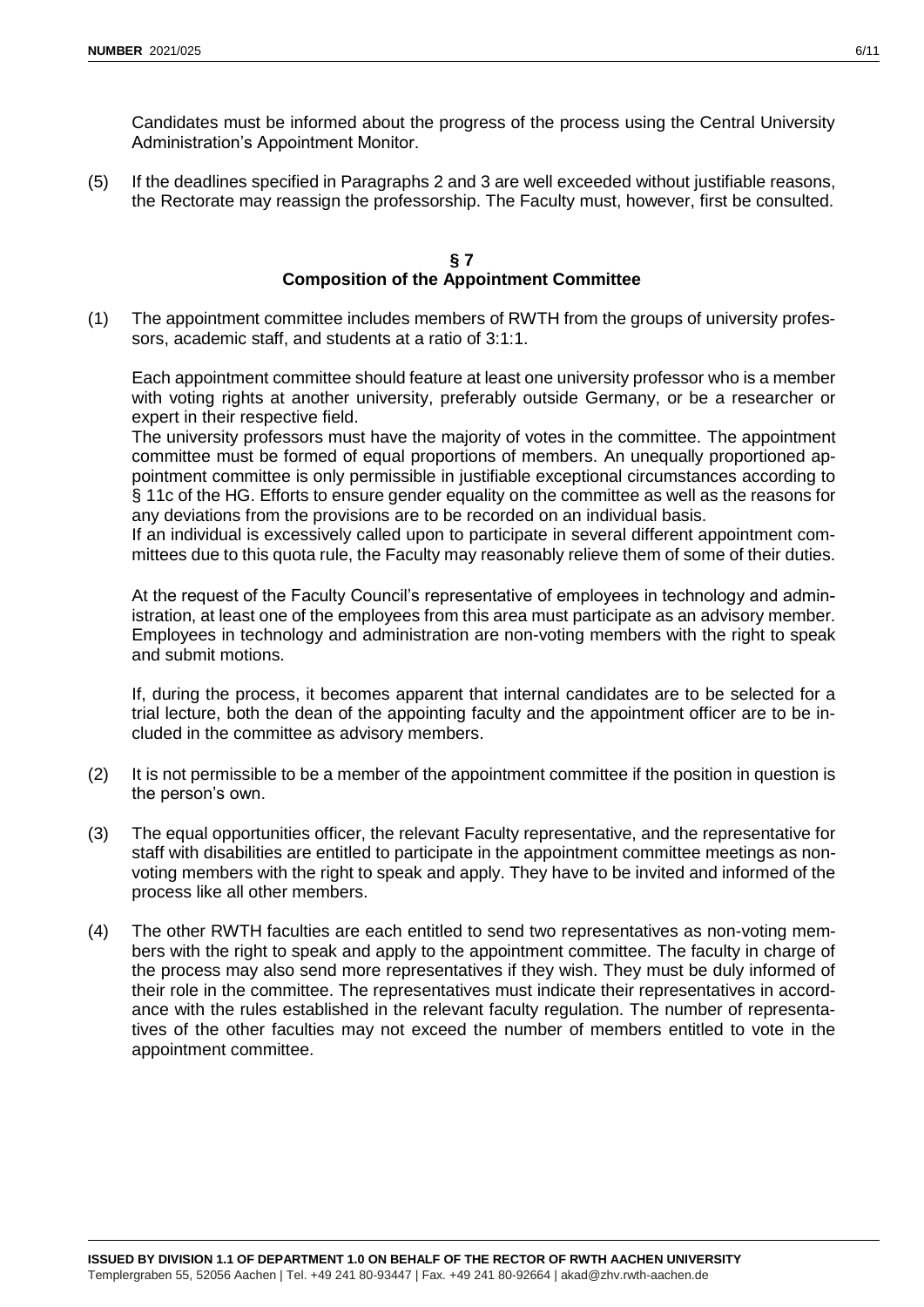- (1) In joint appointment processes with non-university research institutions, two jointly convening committees are usually established. The University's committee shall be established in accordance with these Regulations. The text of the posting will be coordinated between the institutions in advance. The text will point out that the position is a joint appointment. Applications should be addressed to RWTH. After the application deadline, the members of the non-university research institution and its own appointment committee will have access to the applications. The committees shall jointly create a shortlist of three individuals for the appointment. The chairperson of the respective committee prepares this recommendation and passes it on to their institution to be decided by the respective responsible bodies – first those of the nonuniversity research institution, then those of the Faculty and the University. The appointment proposal is subsequently submitted to the Rectorate of RWTH. If no agreement can be reached on a recommendation during one of the procedural stages, the appointment process shall revert to the previous procedural stage with the aim of preparing a new proposal.
- (2) Deviating from this, a joint committee may also be established if the Faculty Council and the non-university research institution so desire. The composition of the appointment committee is based on the regulations stipulated in § 7 (1), while the Faculty Council determines the size of the committee. Half of the members are proposed by the Faculty and the other half by the nonuniversity research institution. The members have the same voting rights. The non-university research institution can only propose RWTH students for the group of students. In the event of an odd number of members in a group, the majority will be appointed from the faculty's nominations. The chairperson is determined by consensus from the group of university professors and appointed by the corresponding Faculty Council. The University members shall be appointed to the committee in accordance with these Regulations. When appointing the joint committee, it must be ensured that the majority of the voting members are university professors.
- (3) In the case of joint appointment processes with non-university research institutions, if said institution agrees, the appointment process can be carried out exclusively at RWTH, with the non-university research institution participating by nominating at least one voting member for the appointment committee of RWTH. The regulations on the composition of the appointment committee in § 7 (1) must be observed.
- (4) An individual with corresponding voting rights at RWTH who is established at both institutions can only be a member of one of the two committees, or can only be delegated to a joint committee by one of the two institutions.

## **§ 9 Principle of Confidentiality**

- (1) The appointment committee meetings are not open to the public. The documents shall be treated confidentially. Information about individuals acquired during an appointment process must also be treated confidentially.
- (2) The chairperson of the appointment committee shall expressly draw the members' attention to the principle of confidentiality and the EU General Data Protection Regulation (EU GDPR) and shall put this on record. The Bias Declaration and Data Protection fact sheet must be handed out to the members of the appointment committee and signed by them.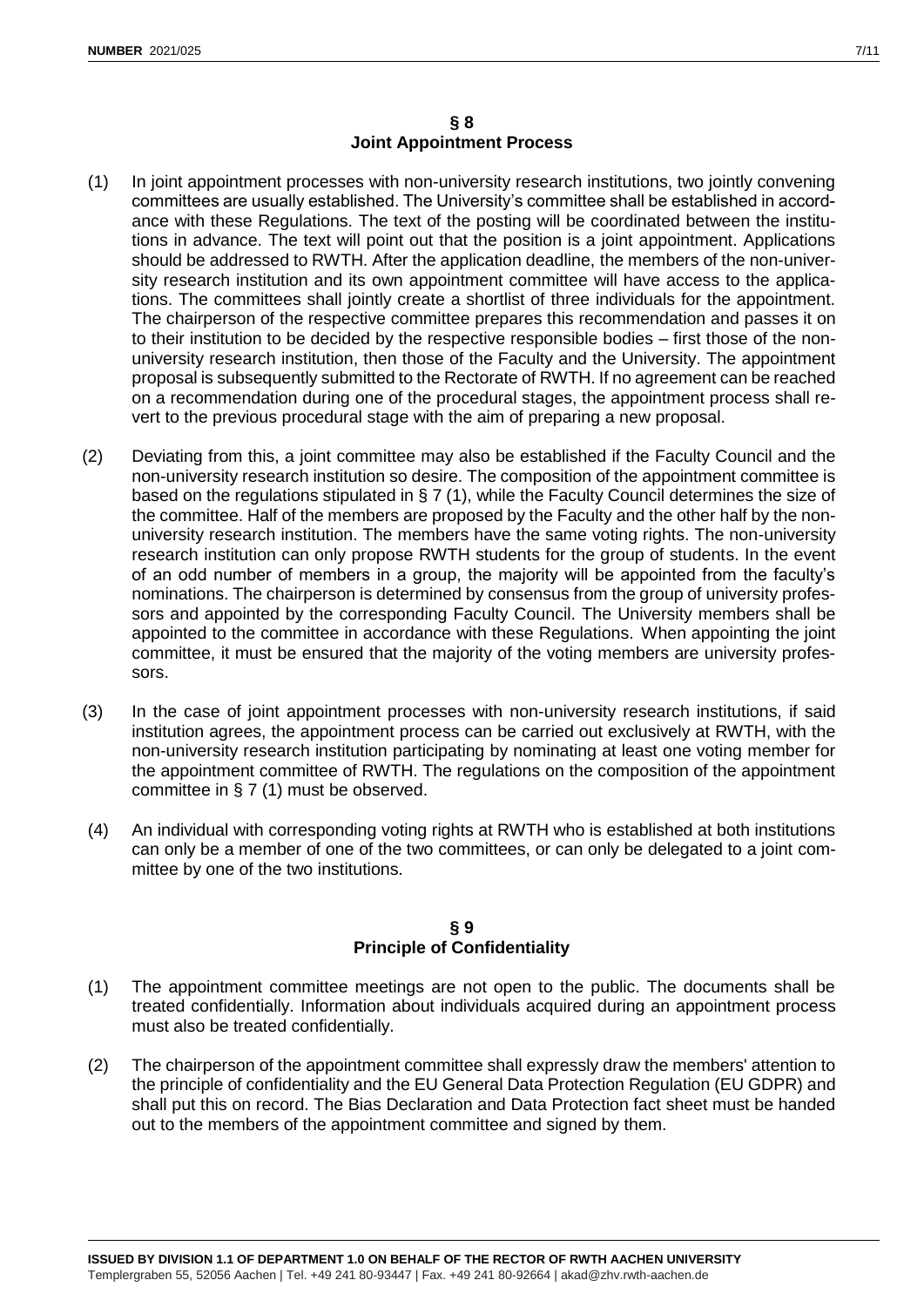At the beginning of their work on the appointment committee, the chairperson will inform the members of the legal regulations on bias (§§ 20 and 21 of the Administrative Procedure Act for the State of North Rhine-Westphalia).

If a member of the committee is biased, or even if there is only the concern of possible bias towards one or more candidates, this must be reported to the chairperson of the appointment committee. The appointment committee must review the individual case and make a decision at the committee meeting. The appointment officer must be informed accordingly. If they are biased or there is concern of bias, members of the committee may not attend committee meetings either as voting members or as guests while they are biased or there is concern that they may be biased. If the matter of bias or concern of bias is resolved in the course of the process, the individual may again participate in the meetings of the appointment committee and the decision, including the reasons for it, put on record.

#### **§ 11 Selection Criteria and Recommendation of the Appointment Committee**

- (1) The appointment committee shall compile a comprehensive catalog of criteria which defines the requirements for the selection decision of the professorship in more detail. In particular, the following are considered as selection criteria:
	- 1. academic and/or artistic qualification,
	- 2. teaching skills,
	- 3. ability to actively approach gender and diversity issues in one's own area of expertise,
	- 4. ability to provide RWTH with new impetus for research and teaching,
	- 5. particular commitment to teaching and experience in developing curricula,
	- 6. management skills, in particular personnel management,
	- 7. experience in the acquisition of research funds,
	- 8. experience outside Germany,
	- 9. willingness and aptitude for interdisciplinary collaborations and for taking on tasks in interdisciplinary growth areas and research projects with consortia, and
	- 10. extent of compliance with the posting and assignment criteria.
- (2) As a rule, shortlisted candidates will be invited to a personal interview. Individuals who have not submitted an application may also be considered. The appointment committee shall take steps to proactively search for female candidates. The goal should be to invite as many female candidates as male candidates to the interview, with two women to be invited as a minimum.
- (3) The provisions of the General Equal Treatment Act shall be observed.

#### **§ 12 Expert Opinions**

(1) For candidates who are to be recommended, comparative external expert opinions from two internationally recognized professors are to be requested. Three comparative expert opinions must be obtained if candidates are to be recommended who have not received their doctorate at another university or have not worked in a scientific position outside RWTH for at least two years. The appointment committee appoints the reviewers in consultation with the dean or the Faculty Council. If no or not enough individuals could be found for the comparative expert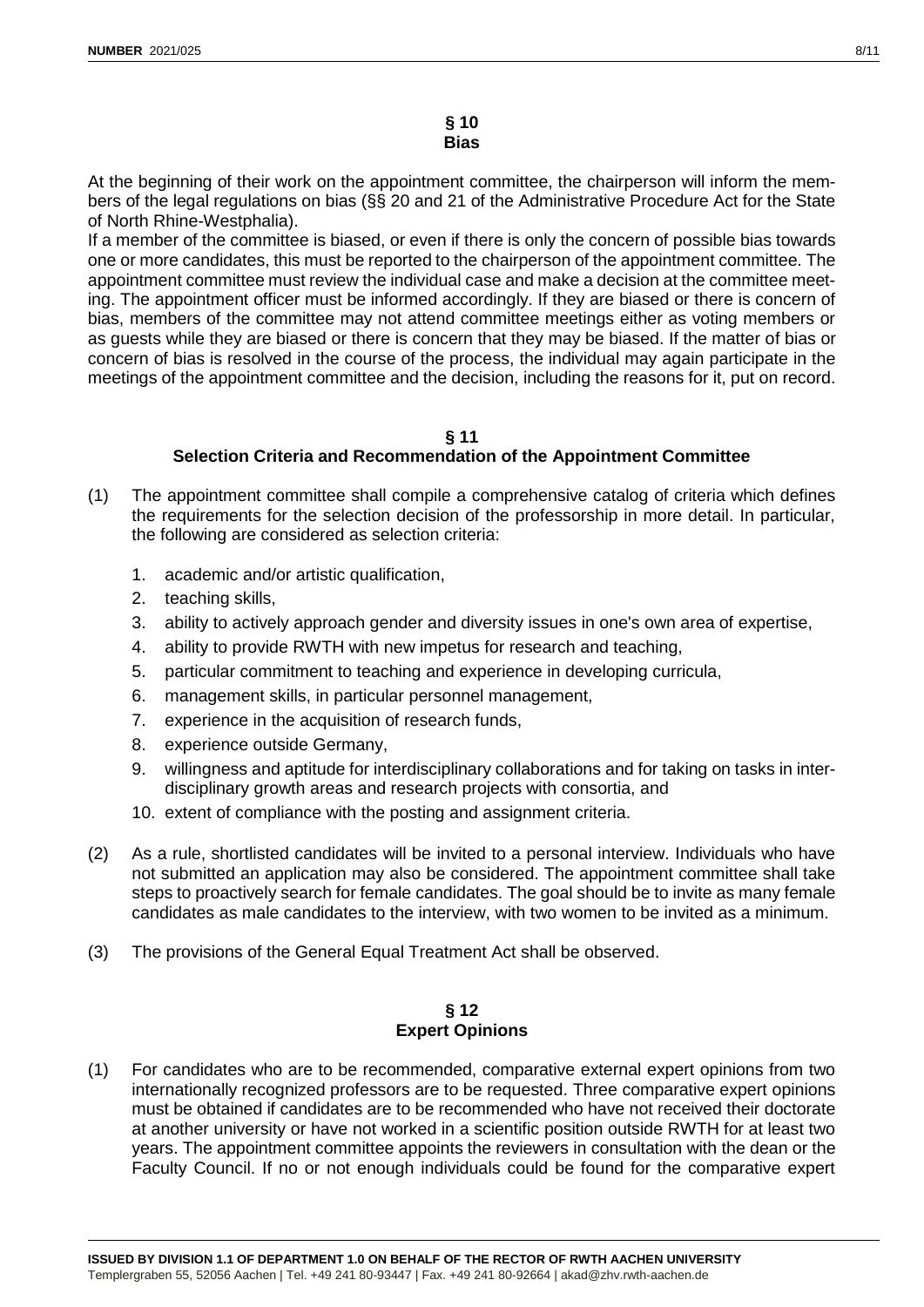opinions, the reasons for this must be explained and at least two or three comparative and/or non-comparative statements from experts must be obtained for each candidate.

- (2) Further, they must not have a professional, in particular superior, relationship to the candidate who is subject to review and must not have been an internal reviewer in the candidate's doctorate or habilitation. If an expert is biased or if there is even a concern of bias towards one or more candidates, this must be reported to the chairperson of the appointment committee. The appointment committee must review the individual case and make a decision at the committee meeting. The appointment officer must be informed accordingly. If an expert is deemed to be biased, they may not submit an expert opinion.
- (3) The expert opinions should contain a statement about the additional scientific or artistic achievements, which are to be evaluated exclusively in the appointment process. They should also assess the candidates' teaching achievements. In the case of appointments to junior professorships, the report should include a statement on the future prospects of the candidate obtaining tenure.
- (4) The expert opinions must be obtained before the appointment committee makes a recommendation. They must then be included in the proposal the appointment committee submits to the Faculty Council.
- (5) The experts are informed about the outcome of the process.

#### **§ 13 Creation of the Appointment List**

- (1) After receiving the expert opinions, the appointment committee decides which individuals will be included in the appointment list. No more than three individuals may be recommended. The candidates must be ranked in order of preference. The appointment list and in particular the ranking shall be justified. The chairperson of the appointment committee is primarily in charge of this.
- (2) When selecting candidates for the shortlist, the appointment committee takes into account the aim of increasing the number of international and female professors.
- (3) The appointment list shall be submitted to the Faculty Council for resolution.
- (4) The vote of the non-voting members of the appointment committee shall be attached to the appointment proposal.
- (5) Each voting and non-voting member of the appointment committee may attach their own statement to the appointment proposal. The representative of staff with disabilities issues its own statement on the appointment proposal if applications from persons with a disability have been submitted.

## **§ 14 Preparation of the Rectorate's Decision**

- (1) The rector shall check whether
	- 1. these regulations were complied with in the establishment of the list of appointments,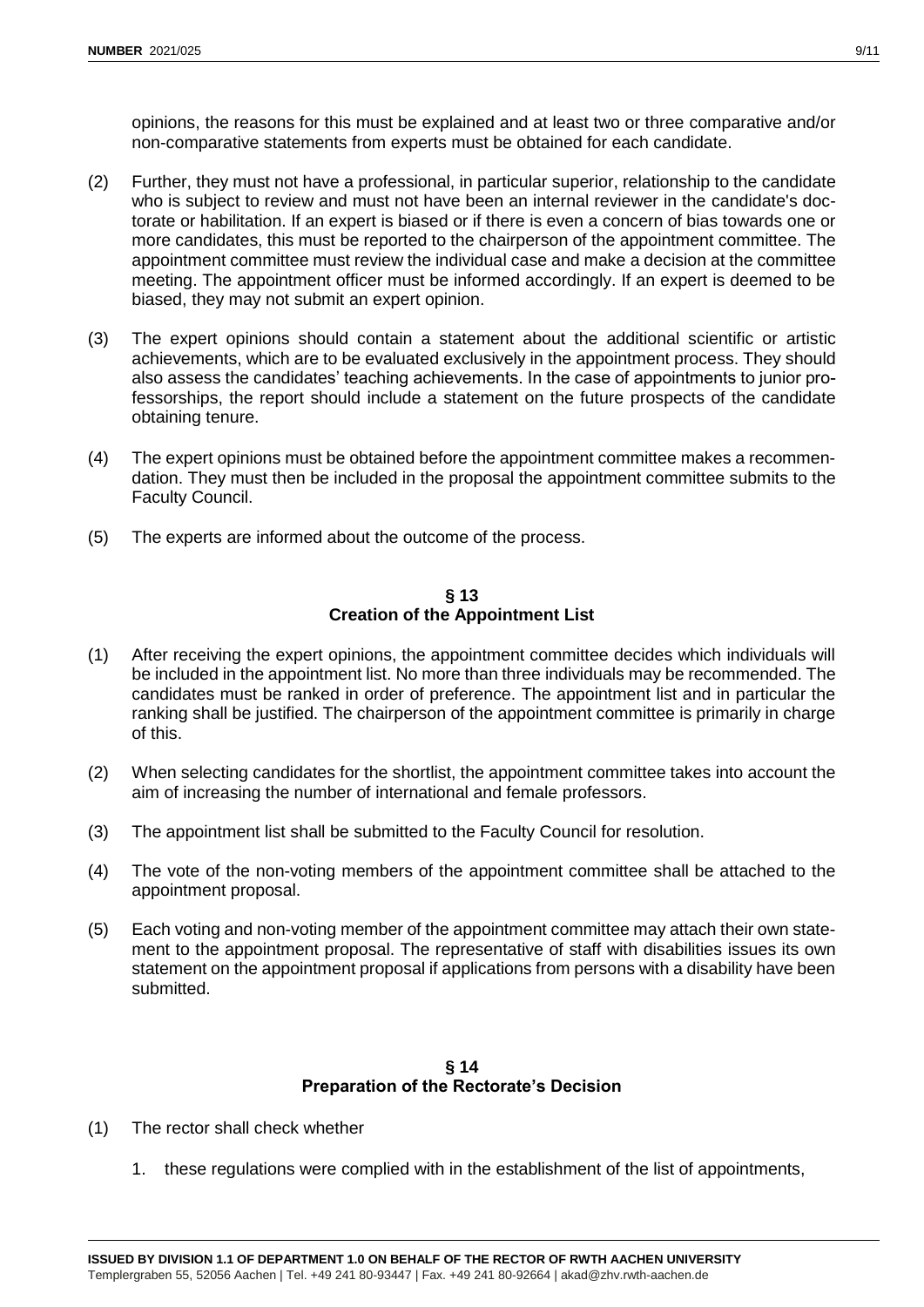- 2. the selection of the candidates and the ranking of the appointment list are clearly justified and
- 3. the appointment is consistent with the objectives formulated in the initial assignment of the position.
- (2) If the rector considers one of the criteria mentioned in Paragraph 1 not to be fulfilled, they may send the appointment list back to the Faculty for another, one-time review and resolution by the appointment committee and the Faculty Council.
- (3) The dean shall forward the Faculty Council's ensuing resolution to the rector with an explanatory report.

**§ 15 Decision on the Appointment List**

- (1) The rector appoints the university professors based on the Faculty's recommendation. They may also appoint a different professor to the preferred ranking of the Faculty's recommendation or request a new proposal (§ 37 HG).
- (2) The Rectorate discusses the Faculty's proposal with the faculties conference in a joint meeting before coming to a final decision.
- (3) If after the rector has sent back the recommendation for review and the Faculty resubmits it unchanged, the rector shall make the final decision. If the Faculty submits an amended recommendation, the process follows as per Paragraph 2 above.

## **§ 16 Process Regulations**

- (1) The valid version of the Process Regulations for University Committees shall apply to the appointment process, unless otherwise specified here in these regulations. External members of the appointment committee who are unable to attend a meeting in person may select a voting member from the same group of the appointment committee to submit their vote by proxy. Individual voting members of the appointment committee may only be the proxy for one individual at most.
- (2) Members of the appointment committee may participate in the committee meetings via an appropriate video conference system, subject to prior consideration of the proxy rule. Confidentiality and data security must be guaranteed during remote meetings. The reasons must be made known to the chairperson, who will put them on record. The committee members shall be present in person during the presentation of the candidates in accordance with § 10 (3).

#### **§ 17 Deviations From Regulations**

If, in special cases, deviations from the provisions in these regulations have been made, this must be justified in the dean's final report.